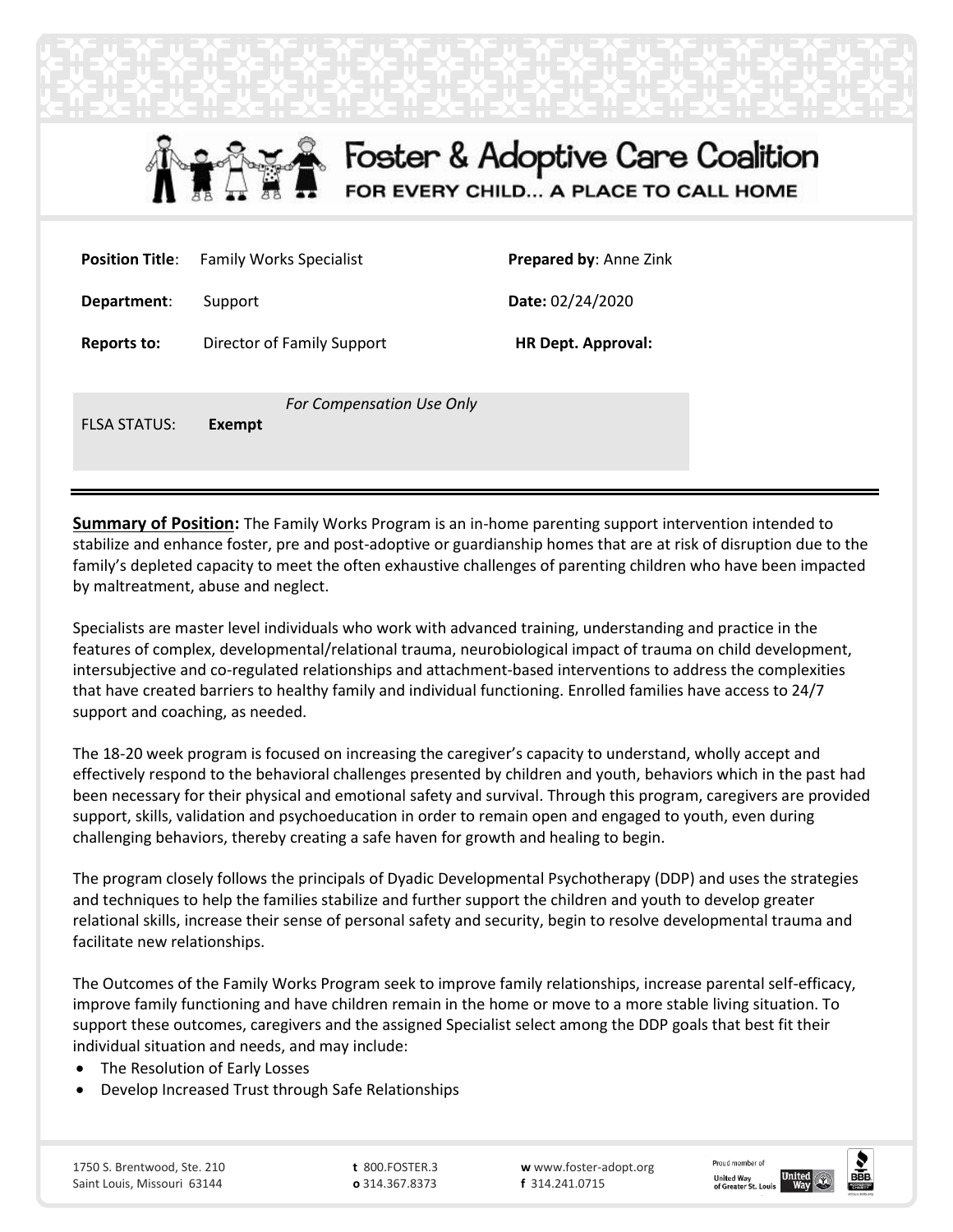

- Increase Modulation of Affect
- Development of Internal Control
- Development of Reciprocal Relationships
- Learning Appropriate Responses to External Structures, Societal Expectations, and Rules
- Correcting Distorted Thinking Patterns through the Use of Co-Narratives
- Develop Self-Respect

## **Projected Outcomes:**

- 80% of children will remain in their home or move to a more stable living situation
- 70% of parents have knowledge, skills, and support for positive parenting (measured by the Brief Parental Self-Efficacy Scale)

## **Essential Functions & Responsibilities:**

- Utilize knowledge of complex-developmental trauma and attachment-based strategies to educate parents and caregivers about the unique issues surrounding adoption and guardianship, child development, loss, grief, attachment, and trauma
- Identify, collaborate with, and refer to collateral service providers
- Respond to families in crisis situations in an urgent and timely manner
- Provide face-to-face child and family interventions
- Partner with families to identify and establish attainable goals and support families to achieve their goals
- Navigate and use various software packages to obtain, collect, and track program data in a timely manner as required by the funder and/or the Foster & Adoptive Care Coalition. This includes but is not limited to Salesforce.
- Provide wraparound services by cultivating and networking with resource and referral services and supports within the community (i.e. after school programs, family court, summer camps, therapy services). Link children and families to such services and supports
- Request and review psychological, medical, educational, legal and social service records as they relate to supporting the child and family to reach the goals
- Attend and actively participate in meetings as it relates to supporting the child and family to reach the identified goal(s). Majority of meetings should be attended in person.
- Respect and demonstrate understanding for differences including the ability to interact effectively with individuals regardless of race, religion, gender, gender identity and expression, national origin, sexual orientation, age, disability and socioeconomic status.
- Receptive and responsive to training, coaching, supervision, and feedback; works well in team setting.
- Respond to communication from families and professionals in a timely manner.
- Visit with the child and family in-home or in the community to address concerns that relate to placement stability.
- Participate in team and agency meetings and/or individual professional consultations. Majority of these meetings should be attended in person.
- Complete monthly billing sheets, accurately and timely
- Complete thorough, professional, and timely documentation (i.e. intake forms, assessment, progress and activity notes, progress maintenance plans and closing summaries)

Keep work calendar current to reflect client appointments, professional meetings, and personal time off

- Follow procedures for meeting with, calling, and consulting supervisor
- Complete internal referrals to agency services such Educational Advocacy, Little Wishes, trainings, and support groups, etc.



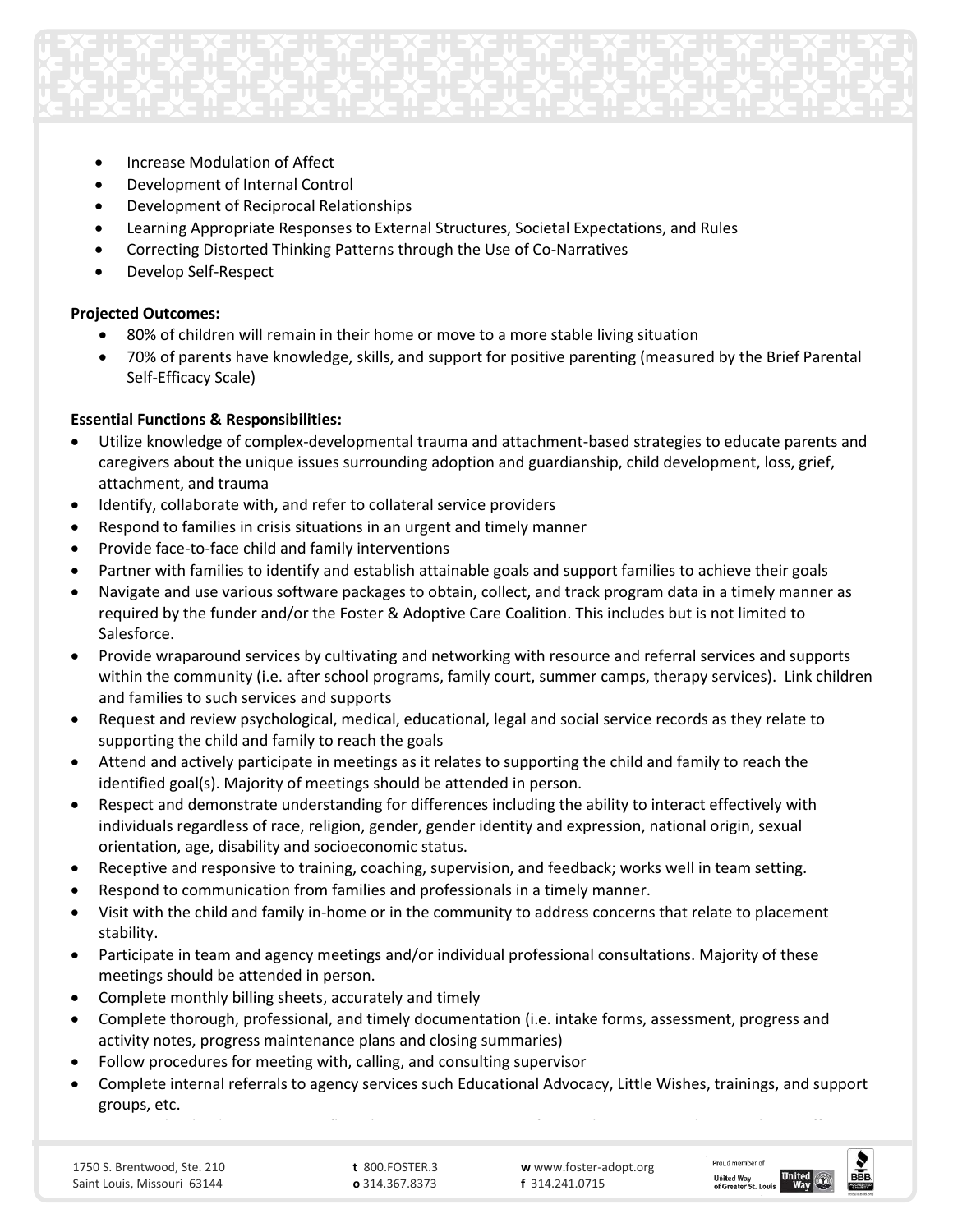

### **Minimum Requirements:**

**Education:** Master's Degree in Counseling, Social Work or a related field; LMSW, LCSW, PLPC, or LPC preferred

**Experience:** *2* Years of experience in the field with direct client service contact

## **Preferred Skills/Qualifications:**

- Knowledge of developmental trauma, attachment-based interventions and normative child development
- Knowledge of general child welfare best practices, policies, laws and procedures
- Ability to successfully engage families and support them during times of crisis
- Ability to build rapport and relationship with children and families during face-to-face meetings and phone contact
- Ability to critically assess family and relational functioning in a strengths-based manner
- Ability to assess risk and develop comprehensive safety plans
- Ability to communicate verbally and in writing with children, families and professionals
- Ability to collect and integrate relevant data and resources
- Ability to identify, work with, and refer to wraparound services and supports in the families' communities
- Ability to use typical office computer programs (i.e. Microsoft Outlook and Word), fax, copier and cell phone
- Car and valid driver's license and insurance required

# **Additional Skills/Competencies necessary to carry out services to the service population's culture and socioeconomic characteristics:**

- Must be able to provide own transportation and ability to drive within the Metro St. Louis Area and surrounding areas.
- Ability to transport children and/or families occasionally.
- Must be able to provide services in a variety of settings (i.e. family homes, schools and in the community) and cope with a variety of circumstances within those settings (i.e. pets, distractions, conditions that differ from one's own environment).
- Must be able to provide services in an inclusive and values neutral fashion.
- Behaves with integrity, demonstrates high ethical standards, and displays a positive image of the Foster and Adoptive Care Coalition.
- Demonstrates accountability for results and keeps commitments to others.
- Must fulfills responsibility as a mandated reporter in the State of Missouri

**Organizational Relationships/Scope:** This position reports to the Director of Family Support. Collaborative consultation will be sought from all program teams, including but not limited to Educational Advocacy, Extreme Recruitment, 30 Days to Family, 30 Days to Lifelong Connections, Project SOAR, Families United, and Jones Program.

**Working Conditions:** This position entails work in the community and office. This position requires use of vehicle for local travel to client and relative homes, schools, court, and other community organizations. The Coalition office is considered home-base. Primary work schedule occurs Monday-Friday 8:30 AM – 4:30 PM. Some early morning, evening, and occasional weekend hours are necessary.

## **Physical Demands:**

While performing the duties of this job, the employee is regularly required to communicate effectively. The